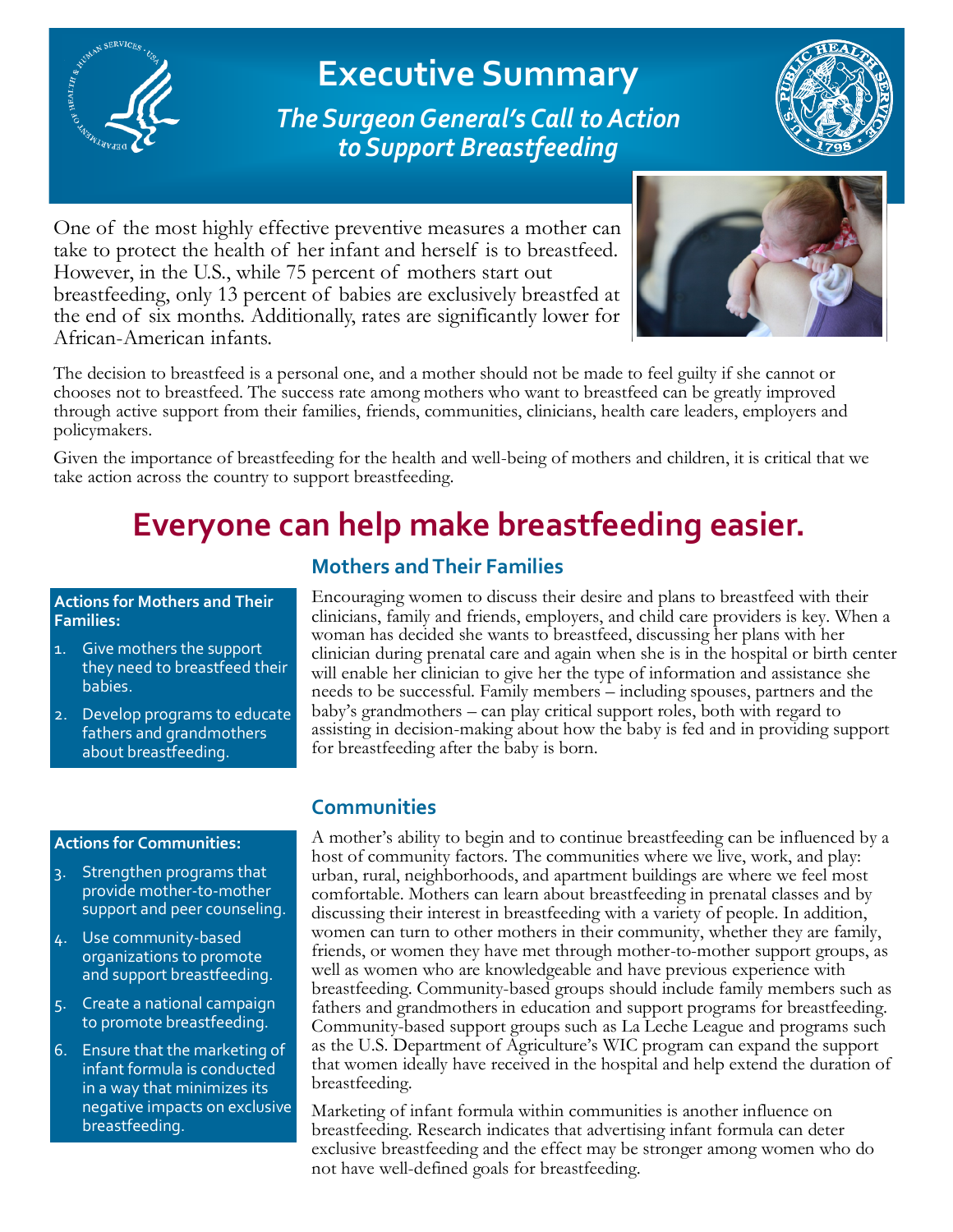## **Actions for Health Care:**

- 7. Ensure that maternity care practices around the United States are fully supportive of breastfeeding.
- 8. Develop systems to guarantee continuity of skilled support for lactation between hospitals and health care settings in the community.
- 9. Provide education and training in breastfeeding for all health professionals who care for women and children.
- 10. Include basic support for breastfeeding as a standard of care for midwives, obstetricians, family physicians, nurse practitioners, and pediatricians.
- 11. Ensure access to services provided by International Board Certified Lactation Consultants.
- 12. Identify and address obstacles to greater availability of safe banked donor milk for fragile infants.

## **Actions for Employment:**

- 13. Work toward establishing paid maternity leave for all employed mothers.
- 14. Ensure that employers establish and maintain comprehensive, high-quality lactation support programs for their employees.
- 15. Expand the use of programs in the workplace that allow lactating mothers to have direct access to their babies.
- 16. Ensure that all child care providers accommodate the needs of breastfeeding mothers and infants.

## **Health Care**

Nearly all births in the United States occur in hospital settings, but hospital practices and policies in maternity settings can create barriers to supporting a mother's decision to breastfeed.

National data from the Centers for Disease Control and Prevention's (CDC) ongoing survey of Maternity Practices in Infant Nutrition and Care (mPINC) indicate that hospitals have opportunities to implement practices in labor, delivery, and postpartum care, as well as in hospital discharge planning, that support mothers who want to breastfeed.

Once home from the hospital, mothers need support to continue breastfeeding. Support from health care professionals is particularly important at this time; however, many health professionals need more breastfeeding education and training themselves and often have time constraints that can present barriers. One way this issue is addressed is through coordinated health care systems that partner with community networks to provide breastfeeding support so mothers have access to breastfeeding assistance after they return home. New mothers need access to trained individuals with established relationships in the health care community who are flexible enough to meet mothers' needs outside of traditional work hours and locations, and provide consistent information.

International Board Certified Lactation Consultants (IBCLCs) are an excellent source of assistance for breastfeeding mothers. IBCLCs are health care professionals certified in lactation management. They work with mothers to solve breastfeeding problems and educate families and health care professionals about the benefits of breastfeeding. Research shows that rates of exclusive breastfeeding and of any breastfeeding are higher among women who have had babies in hospitals with IBCLCs on staff than in those without these professionals.

## **Employment**

Employment is now the norm for U.S. women of childbearing age (20–44 years). In 2009, half of all mothers with children younger than 12 months were employed, and more than two-thirds of those employed worked full-time (35 or more hours per week).

Employed women have been less likely to initiate breastfeeding, and they tend to breastfeed for a shorter length of time than women who are not employed. Most employed mothers who are lactating have to pump milk at work for their children and need to be provided with accommodations to do so.

In 2010, the Affordable Care Act (ACA) included a provision for employers to provide workplace accommodations that enable employees who are breastfeeding to express their milk. Specifically, the ACA amends the Fair Labor Standards Act of 1938 by having employers provide reasonable, though unpaid, break time for a mother to express milk and a place, other than a restroom, that is private and clean where she can express her milk.

Given that 26 percent of mothers employed full-time in 2003 were breastfeeding when their infant was aged six months, it is clear that a substantial percentage of U.S. mothers manage to combine breastfeeding and paid work. However, U.S. mothers overall have less support for continuing to breastfeed after returning to work than is recommended by the International Labor Organization. In 2009, 15 U.S. states required that employers support breastfeeding employees when they return to work.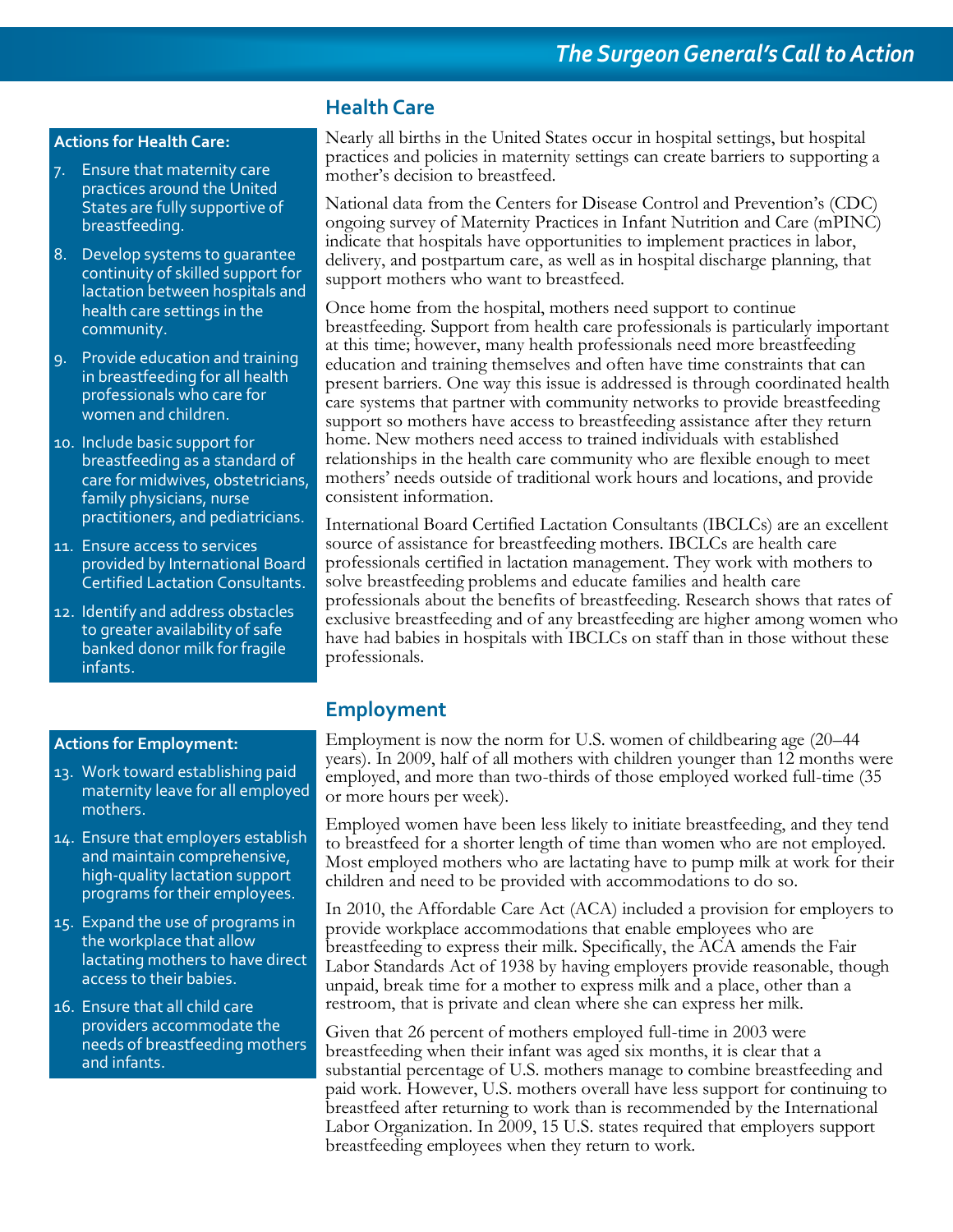## **Research and Surveillance**

Although there is a body of research on breastfeeding, significant knowledge gaps are evident. These gaps must be filled to ensure that accurate, evidencebased information is available to parents, clinicians, public health programs, and policymakers. For example, more research is needed on the barriers to breastfeeding among populations with low rates of breastfeeding. Economic research is also needed on how breastfeeding affects mothers and employers, as is research on best practices for management and support of lactation and breastfeeding. Building capacity for research on breastfeeding should be a priority by strengthening surveillance at state and local levels.

## **Public Health Infrastructure**

An effective national public health program requires the basic coordination and monitoring of services. Within the federal government, numerous agencies have developed programs on breastfeeding, and others have programs that affect breastfeeding indirectly. Although the work of each of these agencies is valuable, the creation of a federal interagency work group on breastfeeding could enhance coordination and collaboration across agencies to improve support for breastfeeding.

Through the technical assistance of the U.S. Breastfeeding Committee (USBC), all 50 states have now formed breastfeeding coalitions, and there are many local, tribal, and territorial coalitions as well. These coalitions mobilize local and state efforts to promote and support breastfeeding. The USBC supports state coalitions with technical assistance, web-based communications, and a biannual conference. However, most of these coalitions are small and unfunded. Additionally, except within the WIC program, most state health departments do not have staff responsible for breastfeeding activities, making it a challenge to carry out new breastfeeding programs at the state level.

## **The Landscape of Breastfeeding**

Mothers face a variety of issues in starting and continuing to breastfeed. With better understanding of these issues, everyone can make breastfeeding easier.

## *Key barriers to breastfeeding:*

### Lack of Knowledge **Embarrassment**

While breastfeeding is considered a natural skill, some mothers The popular culture's sexualization of breasts compels some may need education and guidance. Providing accurate women to conceal breastfeeding. Improving support for information can help prepare mothers for breastfeeding. women to breastfeed can help them better accommodate the

## **Lactation Problems**

Without good support, many women have problems with **Employment and Child Care**  treated early, and need not pose a threat to continued and (2) lack of maternity leave are significant barriers to breastfeeding. **breastfeeding**. **breastfeeding**.

## **Poor Family and Social Support Family And Social Support Family And Additional Property Realth Services**

Fathers, grandmothers, and other family members strongly Health care systems and health care providers can improve influence mothers' decisions about starting, continuing, and mothers' breastfeeding experiences by pursuing

## **Social Norms**

Many people see breastfeeding as an alternative rather the routine way to feed infants.

demands of everyday life while protecting their infants' health.

breastfeeding. Most of these are avoidable if identified and Employed mothers typically find that (1) returning to work

mothers' breastfeeding experiences by pursuing and obtaining accommodating breastfeeding. the training and education opportunities they need in order to fully support their patients.

### **Actions for Research and Surveillance:**

- 17. Increase funding of high-quality research on breastfeeding.
- 18. Strengthen existing capacity and develop future capacity for conducting research on breastfeeding.
- 19. Develop a national monitoring system to improve the tracking of breastfeeding rates as well as the policies and environmental factors that affect breastfeeding.

### **Action for Public Health Infrastructure:**

20. Improve national leadership on the promotion and support of breastfeeding.